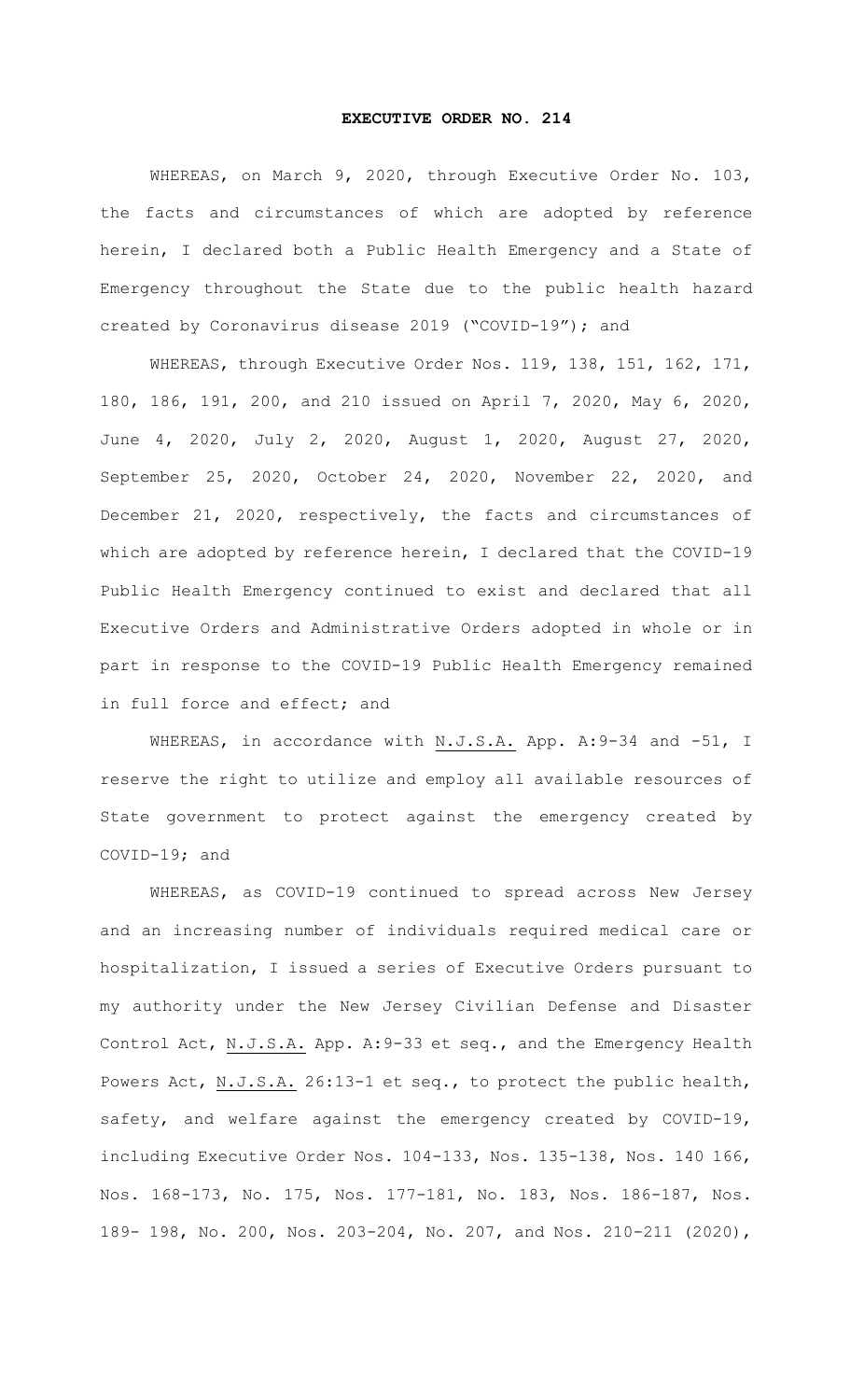the facts and circumstances of which are all adopted by reference herein; and

WHEREAS, Executive Order No. 103 (2020) described both the symptoms and dangers presented by COVID-19 and the likelihood of community spread across the State, and it recognized the need to use all available statewide authorities to prepare for and respond to COVID-19 cases in New Jersey, to implement appropriate measures to mitigate the spread of COVID-19, and to prepare in the event of an increasing number of individuals requiring medical care or hospitalization; and

WHEREAS, to further protect the health, safety, and welfare of New Jersey residents by, among other things, reducing the rate of community spread of COVID-19, I issued Executive Order No. 104 on March 16, 2020, which established statewide social mitigation strategies for combatting COVID-19, including the closure of all public, private, and parochial preschool program premises, and elementary and secondary schools, including charter and renaissance schools (collectively "school districts"); and

WHEREAS, on March 21, 2020, I issued Executive Order No. 107, affirming the closure of all school district buildings to students for as long as that Order remained in effect; and

WHEREAS, on April 7, 2020, I issued Executive Order No. 117, which waived the graduation proficiency test requirement for any twelfth-grade student who was expected to graduate in the class of 2020 but had not satisfied said requirement; and

WHEREAS, Executive Order No. 117 also waived the statutory requirement mandating that student growth data be used as a measure of educator effectiveness in the evaluation of any educator for the 2019-2020 school year; and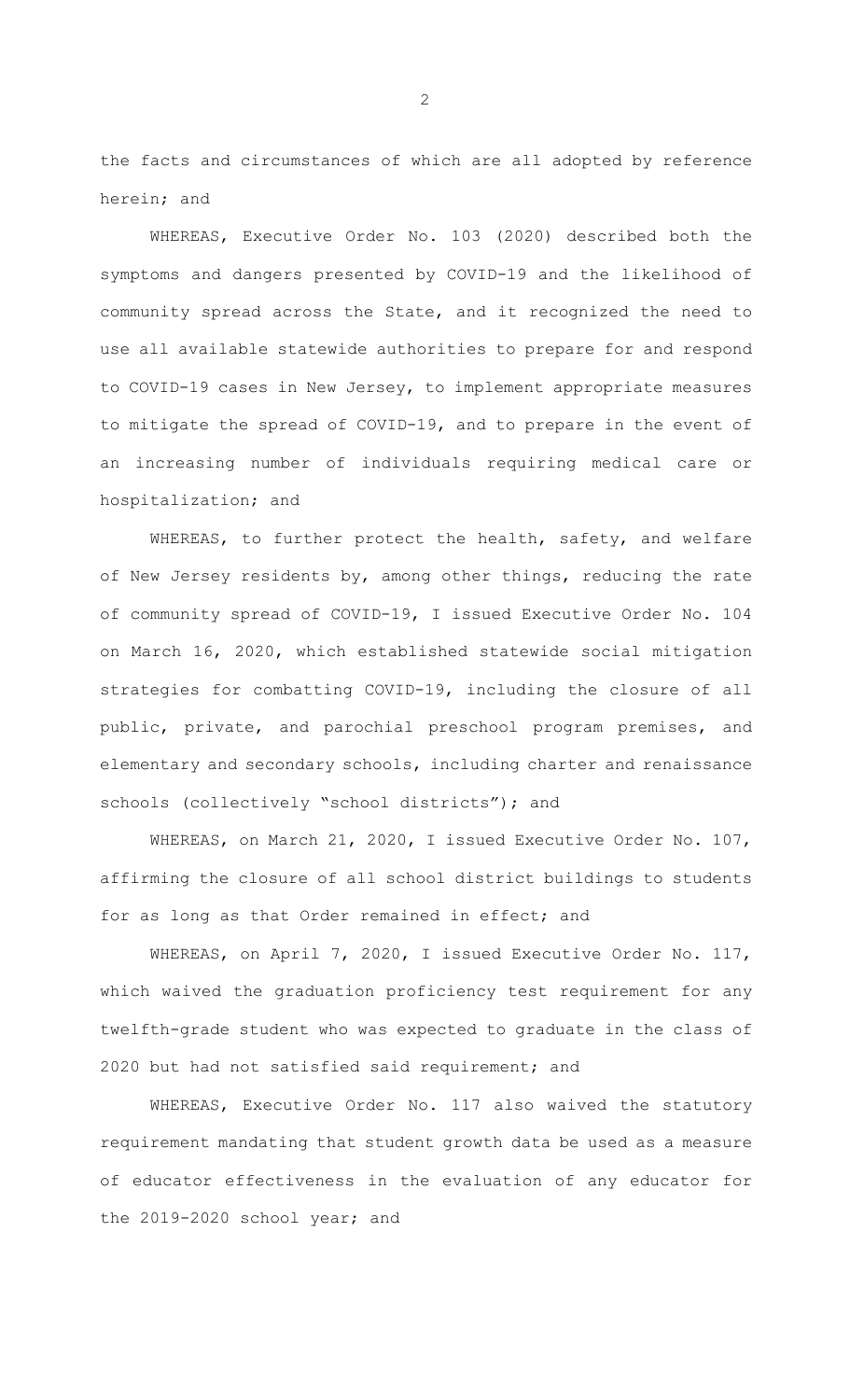WHEREAS, on August 13, 2020, I issued Executive Order No. 175, which permitted all school districts to reopen school buildings for in-person instruction subject to health and safety requirements specified therein; and

WHEREAS, Executive Order No. 175 (2020) also waived the requirement that student growth data based on standardized assessments and student growth percentiles be used as measures of educator effectiveness in the overall evaluation of any educator; and

WHEREAS, since the onset of the 2020-2021 school year, school districts have delivered education by way of all-remote instruction, in-person instruction, or a combination of the two forms ("hybrid"); and

WHEREAS, as of January 11, 2021, 337 districts are providing all-remote instruction, 351 districts are providing hybrid instruction, 79 districts are providing full in-person instruction, and 44 districts are providing a combination of instructional modalities across school buildings; and

WHEREAS, pursuant to N.J.S.A. 18A:7C-6, all students must demonstrate proficiency on a State test as a condition of graduation from high school; and

WHEREAS, pursuant to N.J.S.A. 18A:7C-3, any twelfth-grade student who has not met the graduation proficiency test requirement but who has met all of the credit, curriculum, and attendance requirements for graduation shall be eligible for graduation by way of a portfolio appeal submitted by the school district to the New Jersey Department of Education ("NJDOE"); and

WHEREAS, the modifications to school schedules, operations, and instructional modalities implemented pursuant to Executive Order No. 175 (2020) have resulted in a challenging school year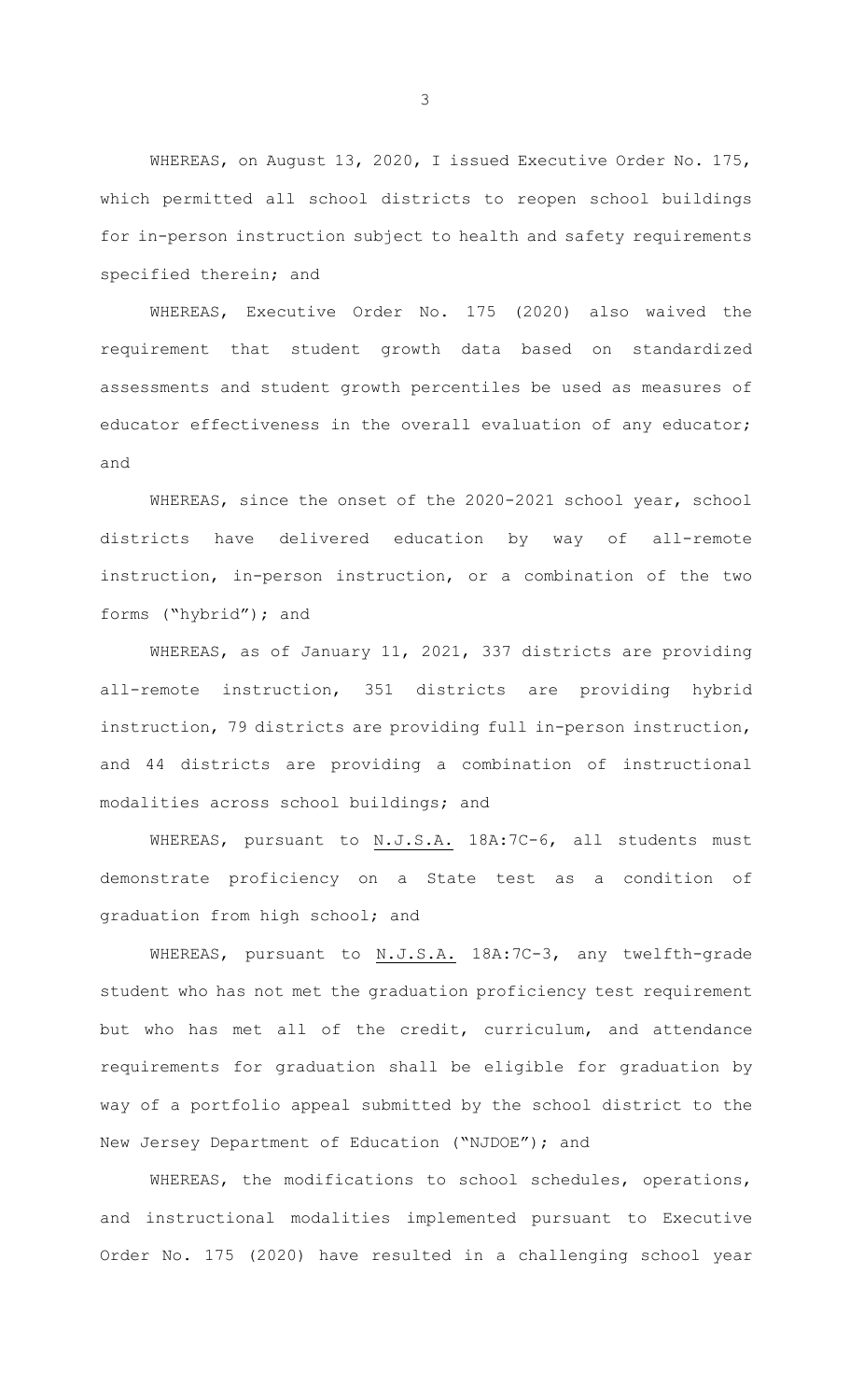that has been unlike any prior year for students, families, educators, and school district staff; and

WHEREAS, students expected to graduate in the class of 2021 have faced more challenges in accessing the State tests required for high school graduation pursuant to N.J.S.A. 18A:7C-6 than those students in previous graduating classes; and

WHEREAS, the NJDOE projects that a substantial number of students in the class of 2021 will utilize the portfolio appeal process to satisfy the statutory graduation proficiency test requirement in light of the disruption to the 2019-2020 and 2020-2021 school years caused by the COVID-19 Public Health Emergency; and

WHEREAS, the modifications to school schedules, operations, and instructional modalities implemented pursuant to Executive Order No. 175 (2020) may present substantive and procedural difficulties for districts in the compilation of complete portfolio appeals; and

WHEREAS, pursuant to N.J.S.A. 18A: 6-123(b)(3), student growth towards locally-determined academic goals ("student growth objectives"), must serve as a measure of educator effectiveness in overall educator evaluations; and

WHEREAS, pursuant to N.J.S.A. 18A:6-123(b)(6), educator performance must be linked to student achievement, which involves student growth objectives; and

WHEREAS, N.J.A.C. 6A:10-4.2(e) details the procedures necessary for developing and measuring student growth objectives; and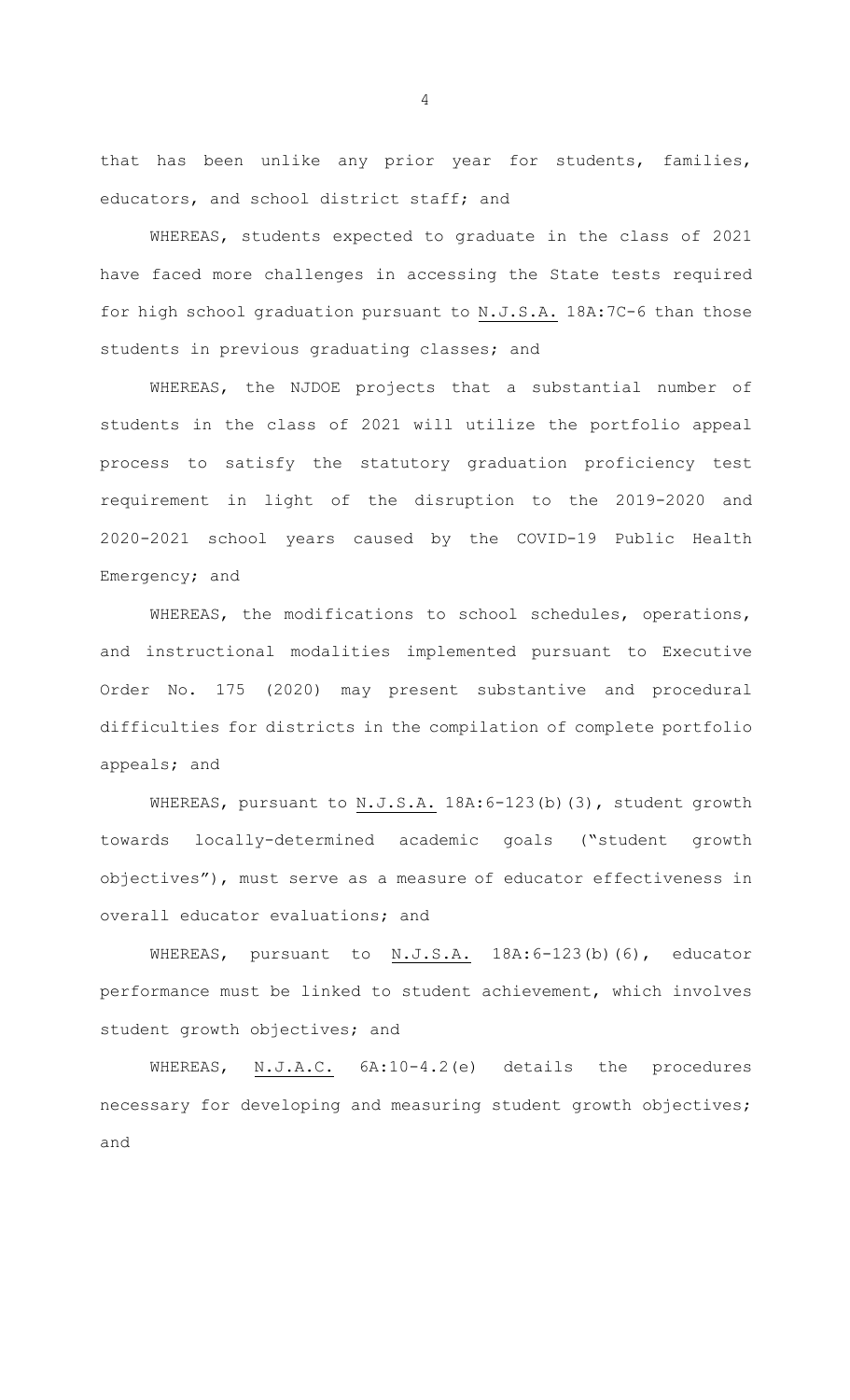WHEREAS, the variety and variability of instructional modalities necessary for the delivery of education during the 2020- 2021 school year make it challenging for school and district administrators to effectively utilize student growth objectives as a measure of educator effectiveness; and

WHEREAS, the challenges in attempting to use locallydetermined academic goals, particularly in remote learning situations, to extract valid evidence of educator performance render it inappropriate to utilize student growth objectives as a required measure of educator effectiveness; and

WHEREAS, N.J.S.A. 18A:16-1.1c dictates that a vacant teaching position shall not be filled in any school year by one or more individuals holding a certificate of eligibility or a certificate of eligibility with advanced standing issued by the State Board of Examiners and working in an area not authorized by their credentials for a total amount of time exceeding 20 school days; and

WHEREAS, N.J.S.A. 18A:16-1.1d dictates that a vacant teaching position shall not be filled in any school year by one or more individuals holding a standard instructional certificate issued by the State Board of Examiners and working in an area not authorized by their credentials for a total amount of time exceeding 40 school days; and

WHEREAS, the COVID-19 Public Health Emergency has led to an increase in teaching vacancies throughout the State that have interfered with the continuity of instruction; and

WHEREAS, it is necessary to relax the limitation imposed on the service of substitute teachers to allow for staffing flexibility; and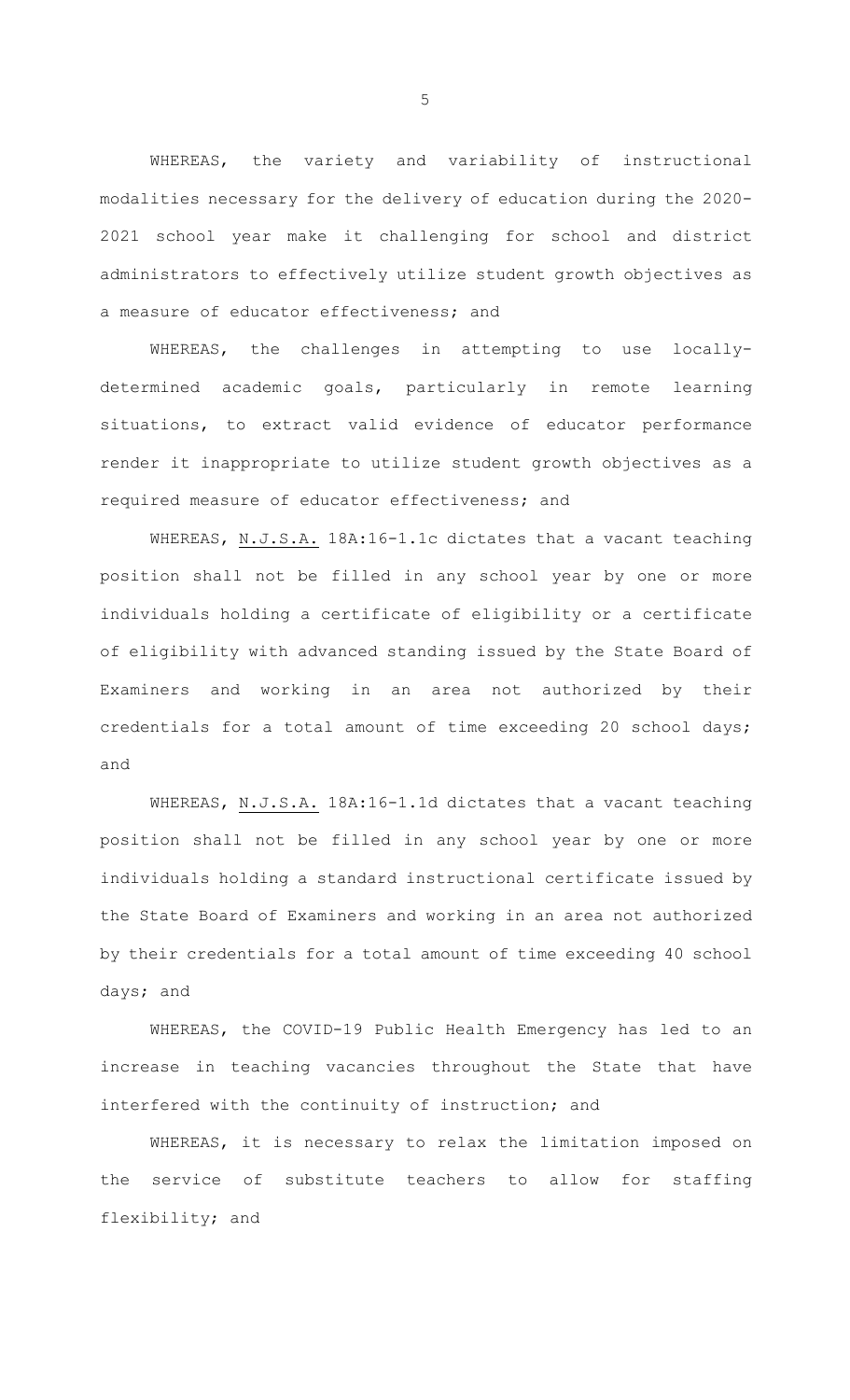WHEREAS, the Constitution and statutes of the State of New Jersey, particularly the provisions of N.J.S.A. 26:13-1 et seq., N.J.S.A. App. A: 9-33 et seq., N.J.S.A. 38A:3-6.1, and N.J.S.A. 38A:2-4 and all amendments and supplements thereto, confer upon the Governor of the State of New Jersey certain emergency powers, which I have invoked;

NOW, THEREFORE, I, PHILIP D. MURPHY, Governor of the State of New Jersey, by virtue of the authority vested in me by the Constitution and by the Statutes of this State, do hereby ORDER and DIRECT:

1. The statutory graduation proficiency test requirement mandated by N.J.S.A. 18A:7C-1 et seq. is waived for any twelfth-grade student who has not yet met said graduation proficiency test requirement but who has met all of the credit, curriculum, and attendance requirements for graduation*.* 

2. For the 2020-2021 school year, the requirements of N.J.S.A. 18A:6-123(b)(3) and (6) are waived and student growth data shall not be used as a measure of educator effectiveness in the overall summative evaluation of any educator. All other requirements concerning the development and measurement of student growth objectives enumerated in N.J.A.C. 6A:10-4.2(e) shall remain in effect.

3. For the duration of the COVID-19 Public Health Emergency, individuals holding either a certificate of eligibility or a certificate of eligibility with advanced standing working in an area not authorized by their credentials may fill vacant teaching positions for up to 40 school days and shall not be subject to the time limitation in N.J.S.A. 18A:16-1.1c. Such individuals, as well as those employed as substitutes pursuant to N.J.S.A. 18A:16-1.1d, may serve for an additional 20 school days upon a school district's